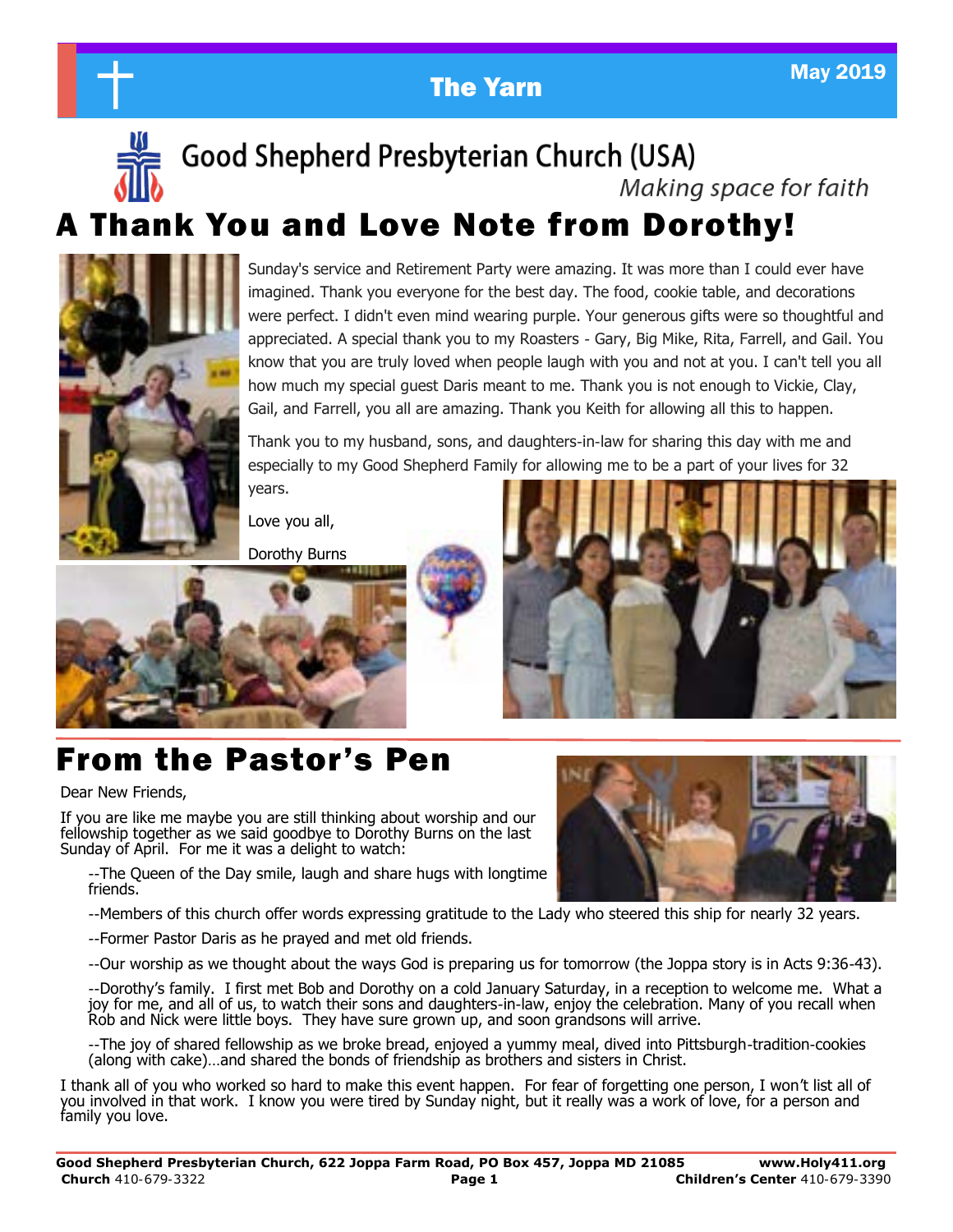## From the Pastor Pen Con't.

Now a new chapter begins for our church. Please notice the introduction of our new assistant in the office, Trista Canary. The Personnel Committee reviewed over 60 applicants for this position and we are confident we have called a very bright, gifted woman who will help lead us forward. I am excited she has come aboard!

The time for "goodbyes" took place for Jesus and his followers in the days after Easter. He left the tomb empty, and then he visited others to offer his encouragement, and to charge them to continue the work he began. In John 21: 15-19 we catch one encounter between Jesus and Peter. Three times Jesus asks the bold, bumbling, leader Peter: "Do you love me". Three times Peter responds: "Yes Lord, you know that I love you". Then Jesus said: "Tend my sheep". Peter reacts strongly to the three questions from Jesus. "Peter felt hurt because he said to him the third time— "Do you love me?" And he said to him: "Lord you know everything. You know that I love you."

Peter is correct, Jesus does know everything. Don't you suppose Jesus was asking these questions of Peter, prodding him to ponder just how much he was willing to do, in caring for the people of God?

We know that it is easy to journey through life and seldom stop to consider our level of commitment to follow in the footsteps of Jesus. We can admire, and respect the Healer, Teacher and Savior. But to have a heart to walk as he did, to live as he did, is another matter entirely. There is no clear proof that Saint Francis said these words, but we may still hear this challenge: "Preach the Gospel at all times, and if necessary use words." Do other people see in our lives, a glimpse of Jesus? That's a humbling question, for sure. Some days we can set aside our egos, our desires to get ahead, and we act selflessly. Other days or moments, we stumble in our walk and Jesus is nowhere to be seen in how we live.

**My prayer is that others will see in us, something of the risen Jesus who loved unconditionally, and who made sacrifices to touch the lives of all he met.** In a culture saturated with messages of self-improvement and the dream of success at all costs, how can I, with the Spirits help, show others the love of Jesus? "Tend my sheep", said our Lord to Peter. His voice still calls us to follow him, as we serve others, giving time, talent and treasure to His church we love!

Are there new ways you can serve in this community? Pray about that. I do fear the possibility of burnout for those of you who have been working long and hard in this church. We need more people, on the sideline of this church, to step forward and join us as we roll up our sleeves to serve. Can you help with a Sunday meal? Can you assist during the "Time for Children" in worship? Could you help with our building or outside grounds; or with one event in our church life? Can you step forward in a new way to serve in this church? Tell me, or a Deacon or Elder, if this is possible.

Jesus asked Peter: "Do you love me?" And then he charged Peter, and each of us: "Feed my sheep". Hunger and thirst abound. How desperately our broken world needs to hear the voice of Jesus. "Little children, let us love, not in word and speech, but in truth and action." (1 John 3:18)

Grace and Peace,

Keith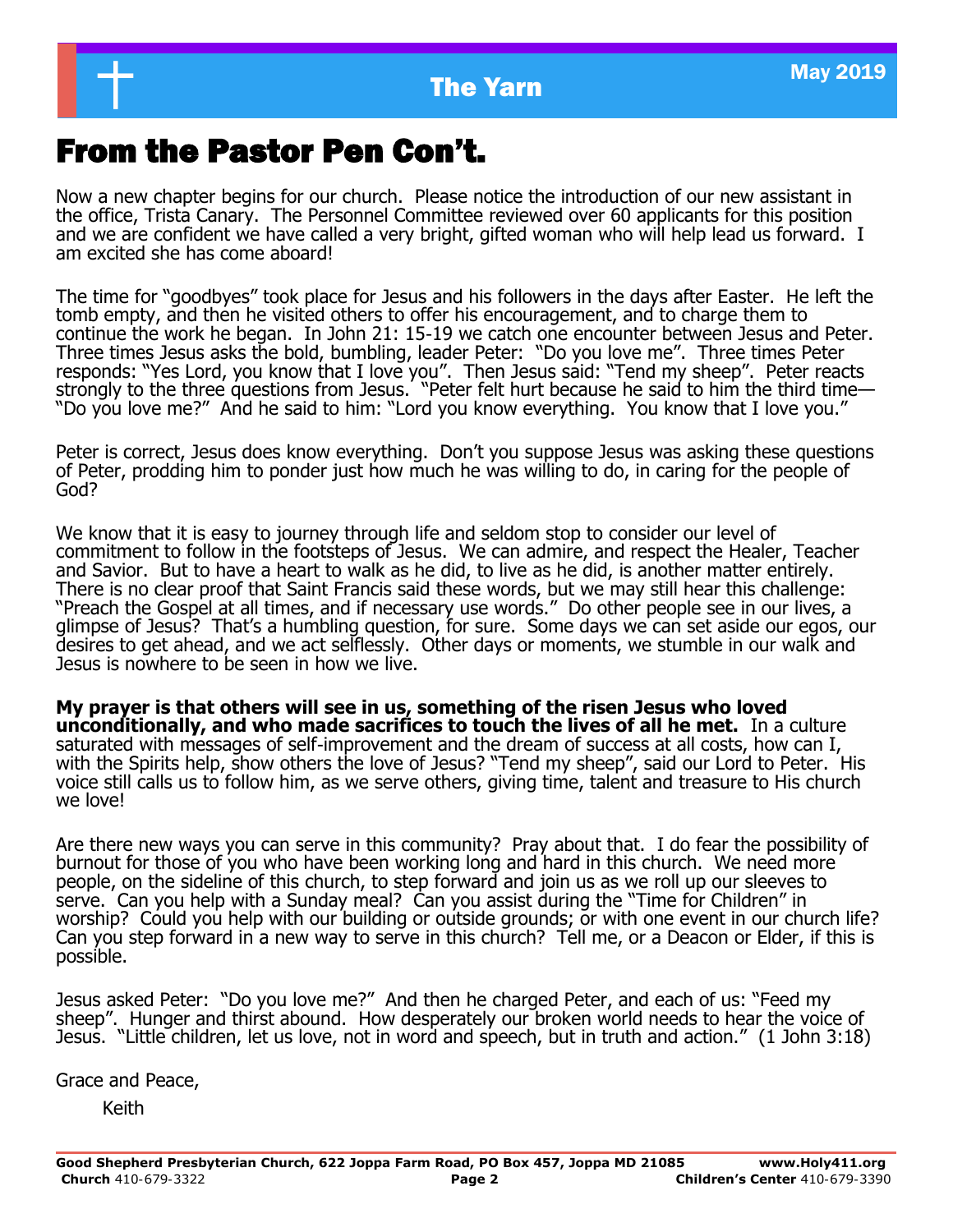

# **SPRING FLING - May 11, 2019 CHURCH YARD SALE & BAKE TABLES**

Time to clean out your closets and gather your treasures to donate to the Church Yard Sale Table! All items are to be placed in the back of the sanctuary (no clothes or exercise equipment, only clean sellable items please). Donation dates: Monday April 22 through Sunday May 5. Pricing will be done the week of the event, so we need your treasures before then. Questions – ask Jane Workman.

**BAKE TABLE** - We need your donations of cookies, brownies, bars, cupcakes, breads, pies, cakes, and other yummy treats for this event!! PLEASE bring your goodies Friday evening or early on Saturday morning. Questions – ask Elaine Tich. THANKS!!!

# Thank you to the Choir

How can Edie and I say thank you to our choir? This team of true believers is so dedicated to serving God and our church. They give their time each week to learn new music to enhance our worship experience. The Easter music provided additional challenges in difficulty, but they never give up. God has truly blessed Good Shepherd with an amazing choir. We give thanks!

Also, thanks to Isis Wright and Kimberly Peary, who were our Easter dancers. They attend Patapsco High School and Center for the Arts. We also give thanks for their teacher, Claire Sweet, for supporting them and working with them to design the chorography.



## **Ushers: Tellers: Lay Readers: Children's Time:** May 5 Petnic, Workman Bohns, Kent C. Maas Keith Roberts May 12 Tich, McKemy, Morgan Starke, Webster Vickie New Delores Barr May 19 Douglas, Webster, Pfoutz, Wagener Sounghee Gail Wronowski **Shuttlesworth** May 26 Maas, Wronowski PreVatte, Workman Sue Chris Bohn SCHEDULES

**Good Shepherd Presbyterian Church, 622 Joppa Farm Road, PO Box 457, Joppa MD 21085 www.Holy411.org Church** 410-679-3322 **Page 3 Children's Center** 410-679-3390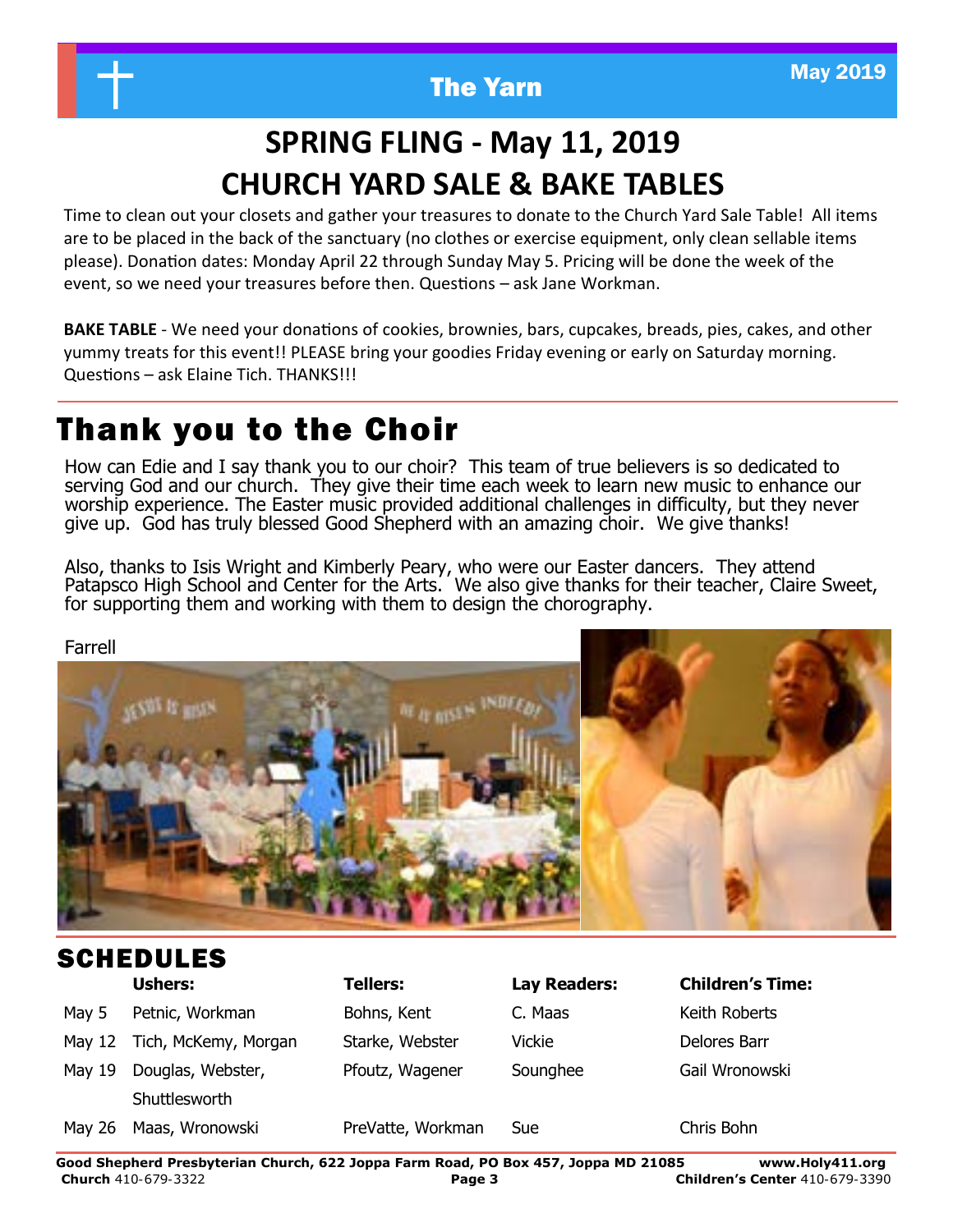

## WOMEN'S ASSOCIATION—MAY ACTIVITIES

**- Thursday, May 9, 10:00 AM: Woman's Association Meeting and Bible Study GOD'S PROMISE: I AM WITH YOU Lesson Nine: God with Us Focus:** Jesus extends the promise of presence to his followers, whom he sends into the world. **What About Her? Lydia -** Marilyn Rudolph **Breakfast/Lunch Hosts: Joan Pugh and Delores Barr**

#### **- SPRING FLING May 11, 2019**

**Church Yard Sale Table**

Time to clean out your closets and gather your treasures to donate to the **Church Yard Sale Table**! All items are to be placed in the back of the sanctuary (no clothes or exercise equipment, only clean sellable items please). **Donation dates: Monday April 22 through Sunday May 5.** Pricing will be done the week of the event, so we need your treasures before then. Questions – ask Jane Workman.

There will also be a **BAKE TABLE** that day. We need your donations of cookies, brownies, bars, cupcakes, breads, pies, cakes, and other yummy treats for this event!! PLEASE bring your goodies Friday evening or early on Saturday morning. Questions – ask Elaine Tich. **THANKS!!!**

**- 4 th Thursday Program – May 23, 10:00 –** (meet at church parking lot) **Program at Harford Family House 53 E. Bel Air Ave. #3 Aberdeen, Md 21001**

We will meet at our parking at and carpool to Harford Family House. We will be given a tour and information about their activities and how we can help.

## **HELLO COOKS and BAKERS**

We are blessed by the four teams of folk who feed us after worship each Sunday. Would you consider signing up to assist with food in one of two ways?

#### **FIRST**

Join Pastor Keith's FIFTH-SUNDAY-of-the-MONTH TEAM

(This team will serve us five times a year) Its first opportunity will be June 30th .

#### **SECOND**

Join the substitution list. When people are away on a regular team, you might be called to assist.

Many of our members can not cook/bake once a month for this fellowship ministry....but are willing to help out just a few times each year. Could you join this team of volunteers?

Please speak to our leader of yummy meals: Clay Maas. Clay can be reached at

clayton.maas@yahoo.com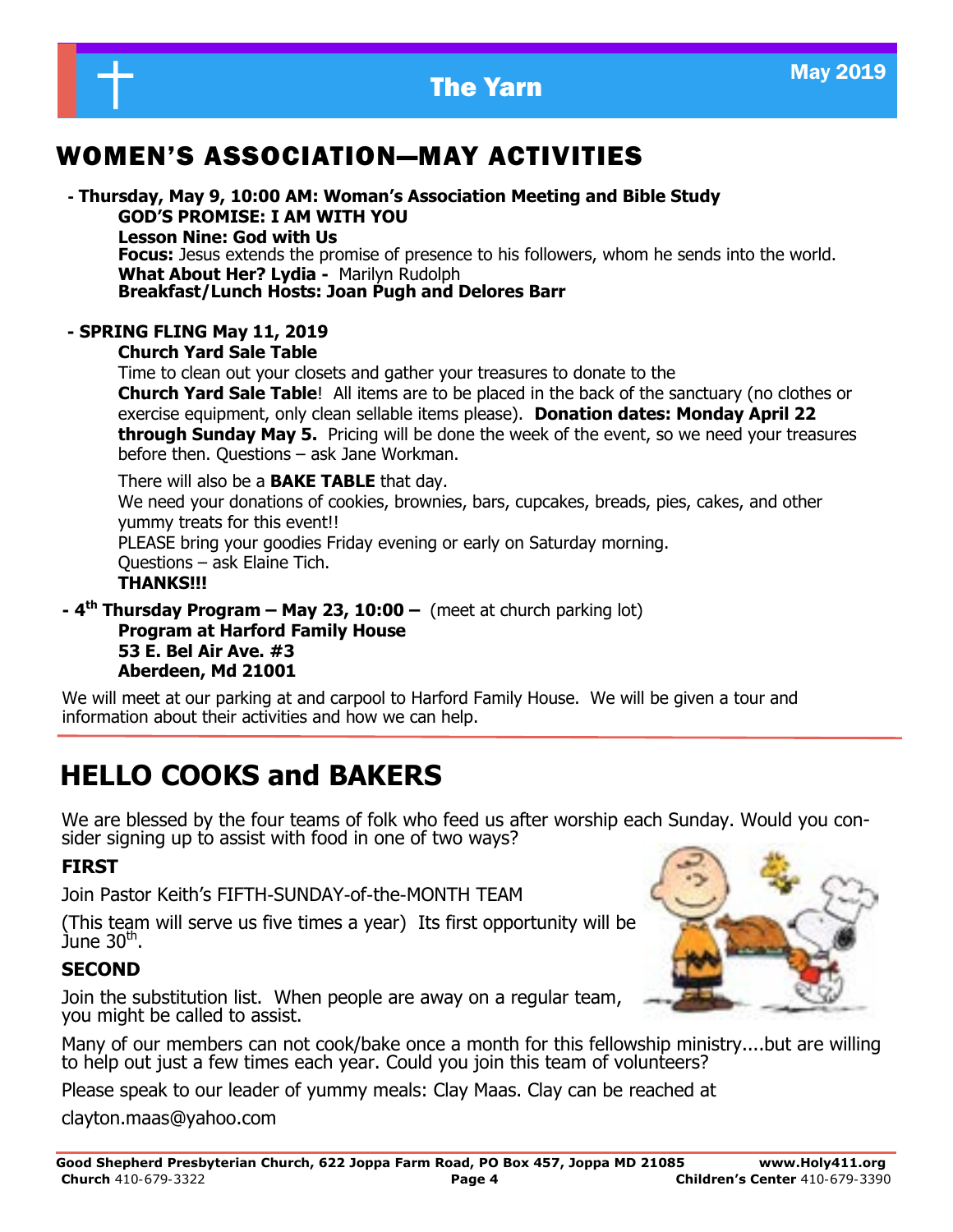**The Yarn May 2019** 

SAVE THE DATE:

## **GOOD SHEPHERD PRESBYTERIAN CHURCH SPRING FLING** CRAFTS FOR SALE MAY 11, 2019

**8am-2pm**

## good shepherd Presbyterian church

622 joppa farm road, joppa, md 21085

Save the date for Good Shepherd's Spring Fling and Yard Sale! There will be craft and direct sales vendors, yard sale shopping, food, children's games and crafts, and fun for all! If you are interested in renting yard sale or vendor space, please contact Ashley or Chris. (Spaces: \$25 10'x 10')

For more information or to reserve a space please contact:

ashley: [ashbarnes3@yahoo.com](mailto:ashbarnes3@yahoo.com)

or Chris: 443-286-0655

## WELCOME TRISTA CANARY!

Greetings! Trista Canary here, and I am honored to have the opportunity of introducing myself. I will be filling the massive shoes of Dorothy Burns moving forward as the Administrative Assistant at Good Shepherd in Joppa, MD. I hope to have the chance to meet each of you and share a few stories so that I can better learn about the friendly church family I have been brought into.

As for me, I am a Joppa, Maryland born and raised girl and have a deep love for the local area. I graduated from Joppatowne High in 2003 with honors and have been working on my Bachelor of Science of Psychology for the past few years online at Walden University in Minnesota. My majors are in counseling children, teens, adults and families, with minors in religion and the arts.

In previous years I have worked with the Federal Government earning several coins for my dedication from facilities such as the DPAA of Hickam, HI (two-star Commander coin), NASA and the president of my previous company's personally awarded coin.

I have a beautiful eleven-year-old daughter named Rikku (it means prosperity in Japanese) Canary,

who is my best friend. She attends Trinity Lutheran Christian School.

I am so excited to be working in your church! I cannot wait to meet you!

-Trista Canary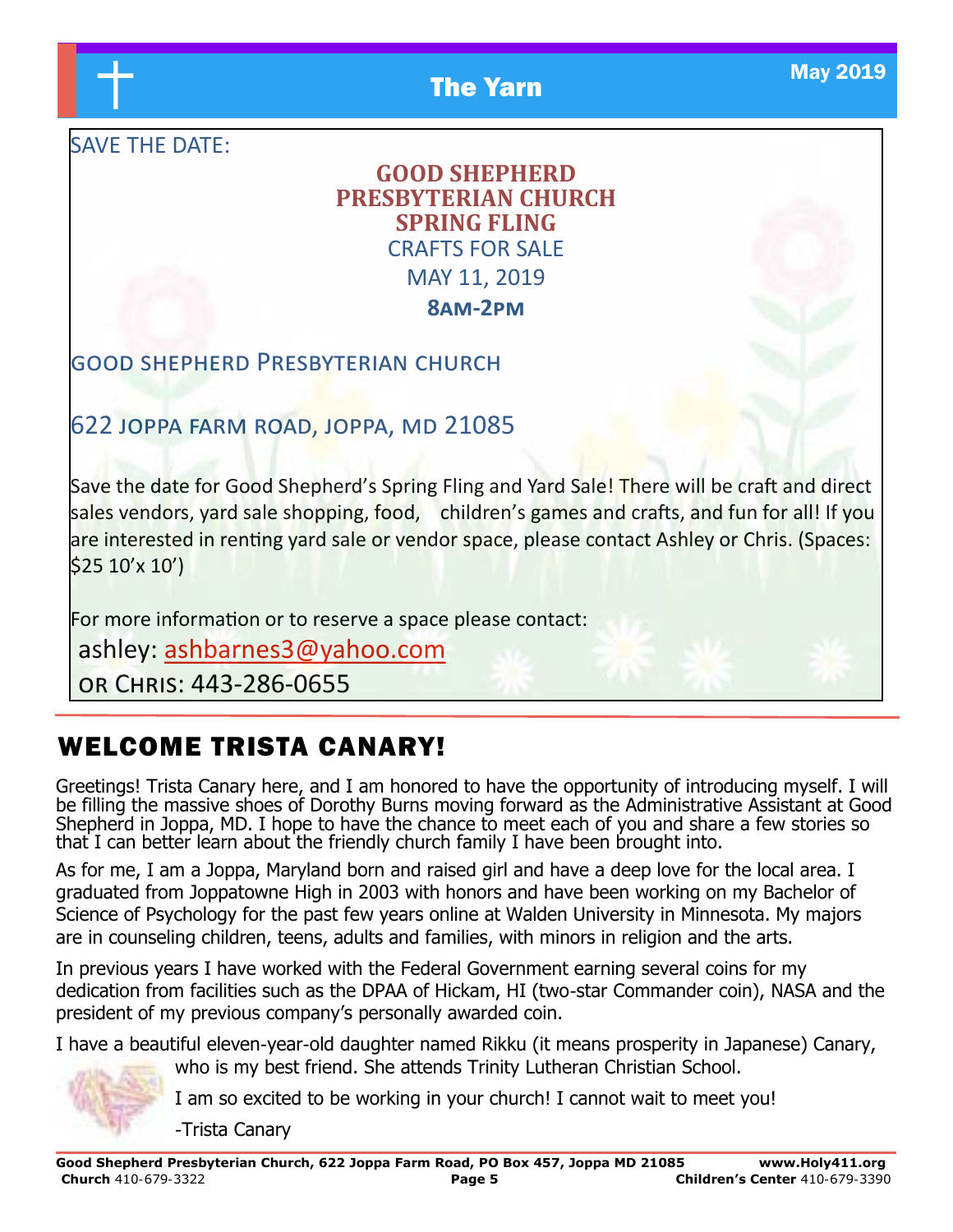|                          |                                                        | <b>May 2019</b><br><b>The Yarn</b>                                                                                 |  |
|--------------------------|--------------------------------------------------------|--------------------------------------------------------------------------------------------------------------------|--|
|                          | Wednesday, 1<br>Sunday, 5                              | Deacons 6:30<br><b>Adult Sunday School 9:30</b><br>Worship 11:00<br>Coffee 12:00                                   |  |
| 2                        | Tuesday, 7<br><b>Wednesday 8</b>                       | 1st Sunday Food Closet Sunday<br>Worship Committee 10:30<br>Shepherd's Kid's 5:30-7:00<br><b>Choir 7:30</b>        |  |
|                          | Thursday, 9<br>Saturday, 11                            | Women's Bible Study 10:00<br>Presbytery Meeting 4:00<br>Session 7:30<br><b>Spring Fling 8:00-2:00</b>              |  |
| $\overline{\phantom{a}}$ | Sunday, 12                                             | <b>Adult Sunday School 9:30</b><br>Worship 11:00<br>Coffee 12:00                                                   |  |
|                          | <b>Wednesday, 15</b>                                   | Shepherd Kids 5:30-7:00 (last meeting until Sept.)<br><b>Choir 7:30</b>                                            |  |
|                          | Sunday, 19                                             | <b>Adult Sunday School 9:30</b><br>Worship 11:00<br>Coffee 12:00                                                   |  |
|                          | Wednesday, 22 Choir 7:30<br>Thursday, 23<br>Sunday, 26 | Women Association Meeting-Harford Family House<br><b>Adult Sunday School 9:30</b><br>Worship 11:00<br>Coffee 12:00 |  |
|                          | Monday, 27<br><b>Wednesday 29</b><br>Thursday, 30      | Memorial Day-Office is Closed<br><b>Choir 7:30</b><br>Pre-School Graduation 6:30                                   |  |

## GSPC WOMEN'S CIRCLE BIBLE STUDY

Thursday, MAY 9, 2019 10:00 – 12:00 Upper Room

GOD'S PROMISE: I AM WITH YOU

BIBLE STUDY-LESSON 9– GOD WITH US

SCRIPTURE: Matthew 18:15-20; 28:16-20

KEY IDEA: Jesus extends the promise of presence to his followers, whom he sends into the world.

### **WHAT ABOUT HER? Marilyn "Lydia"**

**HOSPITALITY: Joan (breakfast) and Dolores (lunch snack)**

### **BRING YOUR LUNCH**